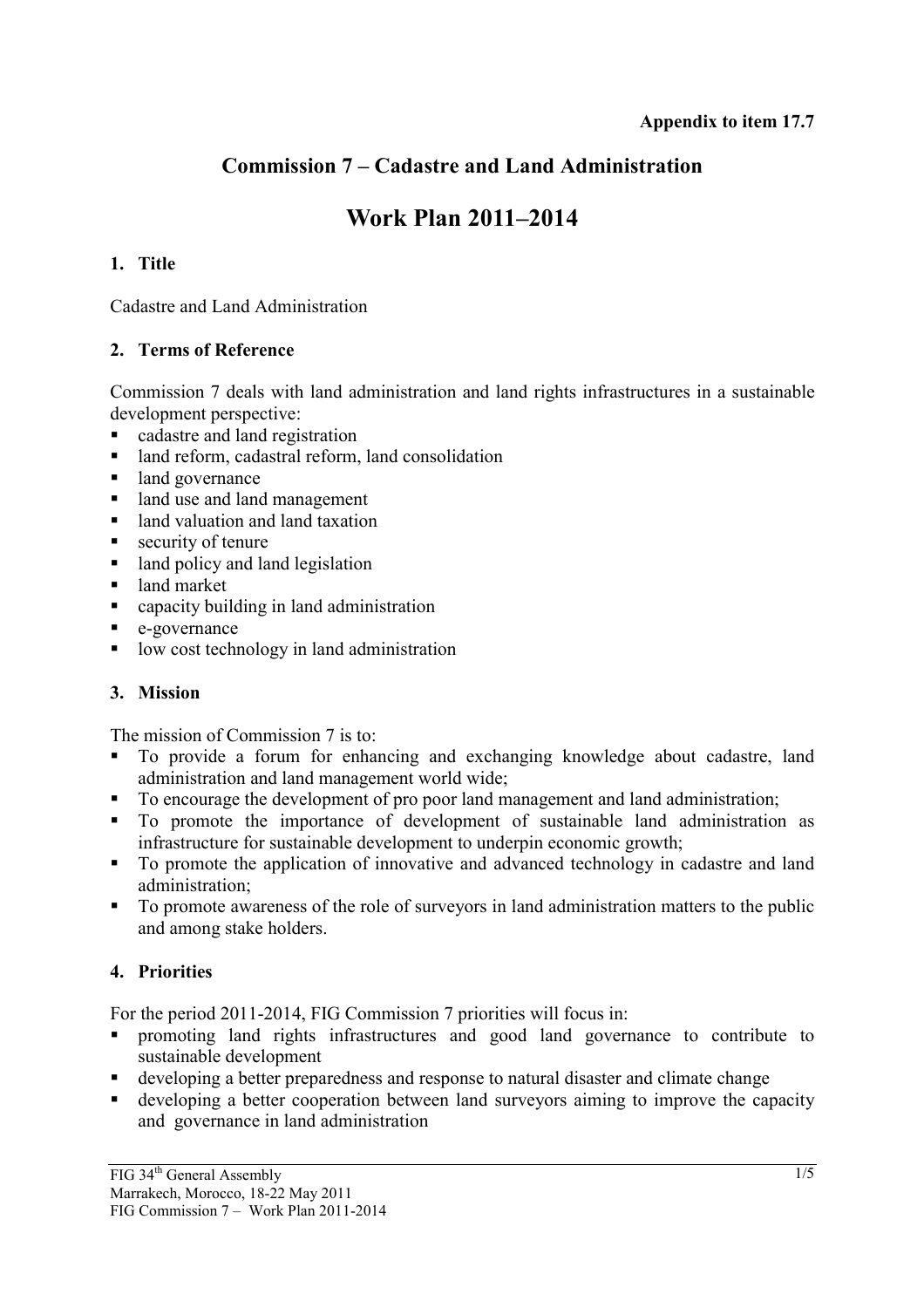- developing cadastral perspectives
- investigating direct involvement of citizens into e-land administration processes
- co-operating with international organizations in land tenure issues

### **5. Working Groups**

### **Working Group 7.1 – Pro Poor Land Tools**

Policy issues

- Promote land rights infrastructures and good land governance to contribute to pro-poor and sustainable development
- Continue to work on:
	- Social Tenure Domain Model which is a part of the Land Administration Domain Model under development at TC211 from ISO
	- Free/Libre Open Source Software (FLOSS)
- Collaborate with FAO in the finalization of the Multilingual Thesaurus on Land Tenure

#### Chair

Christiaan Lemmen; the Netherlands, e-mail: lemmen@itc.nl

#### Events/Activities

- Participation in meetings related to the activities of the Working Group
- Investigations on OpenCadastreMap
- **Investigations on Low Cost High Tech Data Acquisition Methods**
- **Expert Group Meetings**

#### Deliverables

- International Standard for the Land Administration Domain (ISO 19152) with the Social Tenure Domain Model as a specialization.
- Collaboration with FAO in the finalization of the Multilingual Thesaurus on Land Tenure
- Information for land professionals via FIG Website and other platforms when appropriate

# **Working Group 7.2 – Land Administration, Natural Disasters and Climate Change**

#### Policy issues:

Develop a better preparedness and response to natural disaster and climate change. Focus:

- Land issues in disaster preparedness and mitigation
- Land issues in recovery and reconstruction
- Disaster mitigation in land policies
- Land tenure, use and value in risk mapping
- $\blacksquare$  Link access to land and vulnerability / resilience
- Use risk maps in land use planning and land development
- Capacity building in land agencies.
- Land and disaster response
	- Land tenure and emergency shelter, transitional settlement
	- Land issues in rapid and detailed assessments
	- Raise land issues early on (e.g. flash appeal)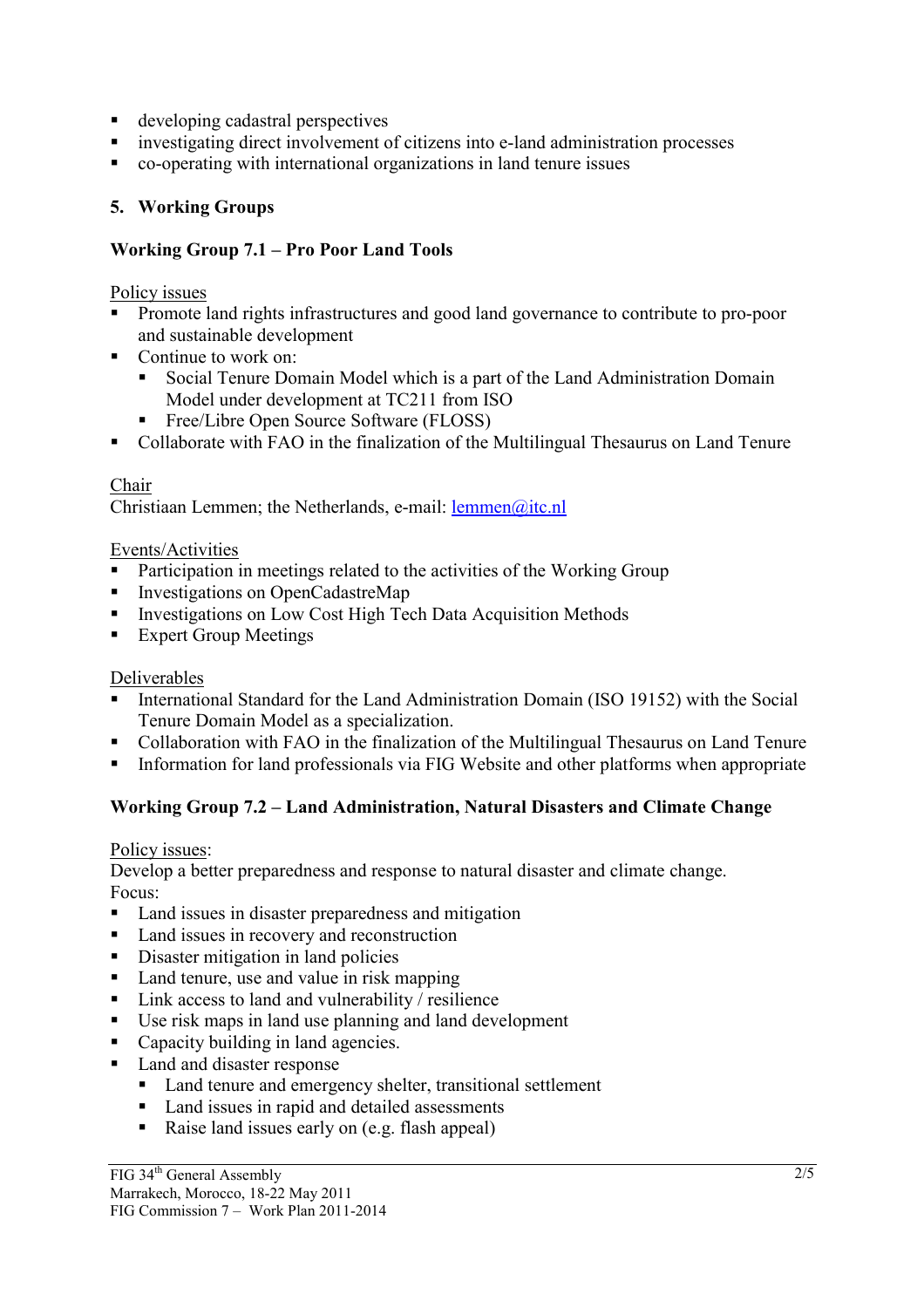- **Pressure cooker of developments**
- Window of opportunity for change
- Recovery
	- Rescue, recover, repair land records
	- Land tenure and (updated) hazard risk mapping
	- Access to land for IDP's, for returnees whose land is lost or unsafe
		- Site selection for resettlement
		- Position of weaker tenure holders, lessees, etc.
		- Adjudication of land rights
	- Restoring capacity in land agencies
	- Tenure security for resettlement
	- Conflict resolution

#### Co-Chairs

David Mitchell, Australia, email: david.mitchell@rmit.edu.au Jaap Zevenbergen, the Netherlands, email: zevenbergen@itc.nl

#### Deliverables

- Information for land professionals via FIG website and other platforms when appropriate
- Online training course on land tenure and natural disasters for land and related professionals with a link to Commission 2 for e-learning aspects

#### Events/Activities

- Presentation at the GI4DM conference Turkey, May 2011
- Disaster Management workshop at GSDI 13 in Quebec City, 2012
- Test run of the online training course (to be planned)

# **Working Group 7.3 – Cadastral perspectives**

#### Policy issues:

- Cadastral perspectives "Beyond Cadastre 2014"
- 3D Cadastre (joint working group with Commission 3 chaired by Peter van Oosterom)
	- <sup>3D</sup> Cadastre: models, standards, spatial information infrastructure, time management (4D), registration
	- Best practices and guidelines (legal, institutional and technical aspects) for the implementation of 3D-cadastres.
- Cadastre and Carbon credit management
- Participation in the Task Force about Spatially Enabled Society
- New tools for Cadastre management systems

#### Chair

Gerda Schennach, Austria, email: Gerda.Schennach@bev.gv.at

#### Events

- International Symposium on "Cadastre 2.0" in Innsbruck/Austria, 30 Sept 2011
- Second International Workshop on 3D-Cadastres FIG/EuroSDR (http://3dcadastres2011.nl), Delft, The Netherlands, 16-18 November 2011
- **Possible participation to the GSDI-13 Conference, Quebec City, Canada**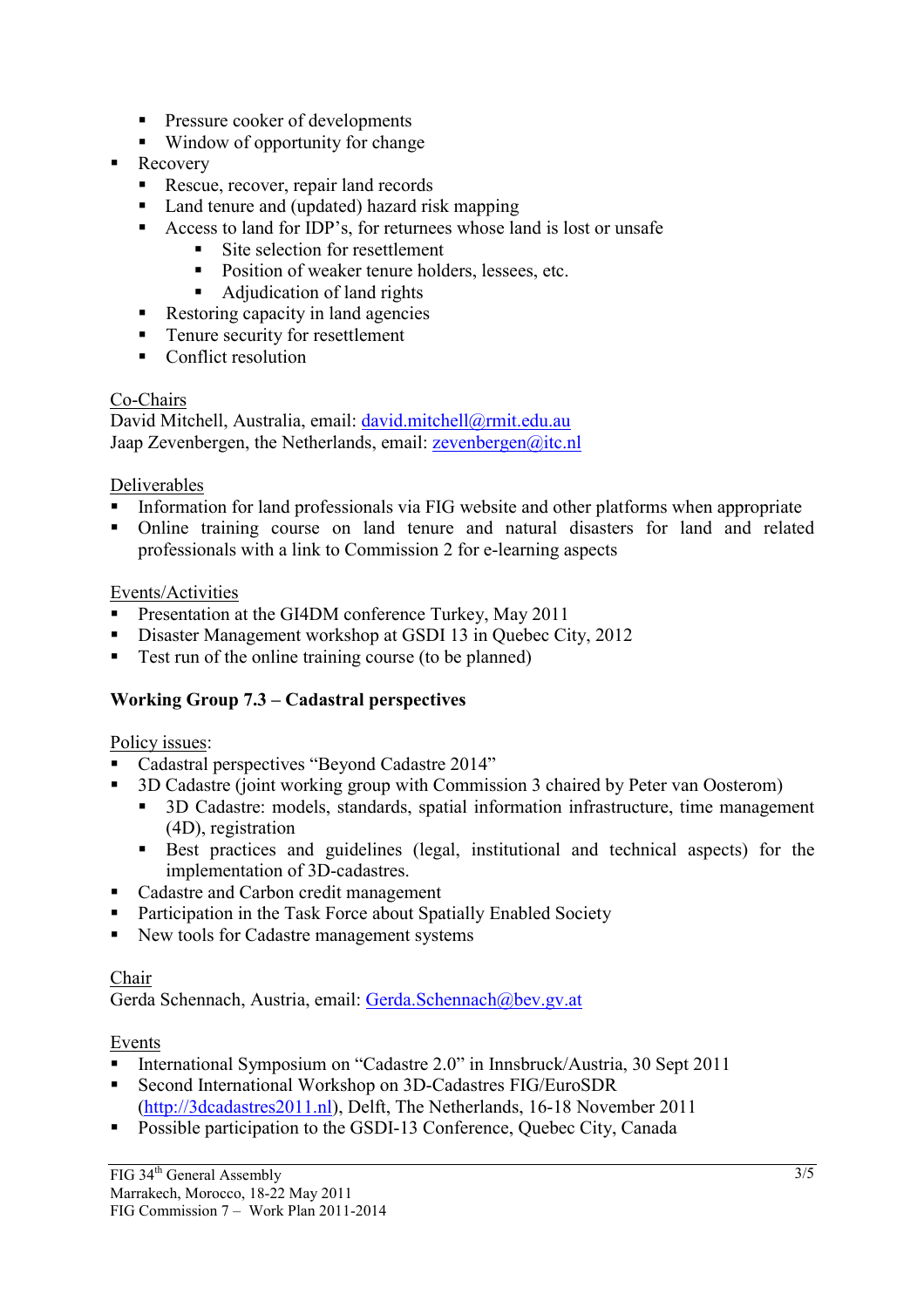# Deliverables:

- FIG publication: Cadastre 2.0
- FIG publication: Guidelines to establish 3D-cadastres addressing legal, institutional and technical issues

# **Working Group 7.4 – Land Management Reforms**

# Policy issues:

- Cadastral and land management reforms
- State land management
- Governance of land management

# Chair

Richard Grover, United Kingdom, email: rgrover@brookes.ac.uk

# Events

- Session at FIG Working Week 2011 in Marrakech on improving the management of state land – FAO collaboration expected
- Seminar on cadastral reforms and land governance

# Deliverables:

- Publication on state land management
- Publication on cadastral reforms and land governance
- Co-operation with FAO on Voluntary Guidelines on the Governance of Land and Natural Resources Tenure
- Co-operation with FAO on guidance on state land management
- **Training materials on the management of state land**

# **6. Co-operation with other Commissions and organisations**

Commission 7 will namely contribute to the following Joint Commission Working Groups:

- Commission 1: Working Group 1.1 on International Boundaries (joint with Commissions 4, 5, 6 and 7)
	- Commission 7 representative in this Working Group is Daniel Roberge
- Commission 3 : Working Group 3.3 3D Cadastre (joint with Commission 7)
	- Commission 7 representative in this Working Group is Peter van Oosterom

#### **7. Co-operation with United Nation Organisations, Sister Associations and other Partners**

Commission 7 will cooperate with international organizations in land tenure issues under guidelines from the FIG Council.